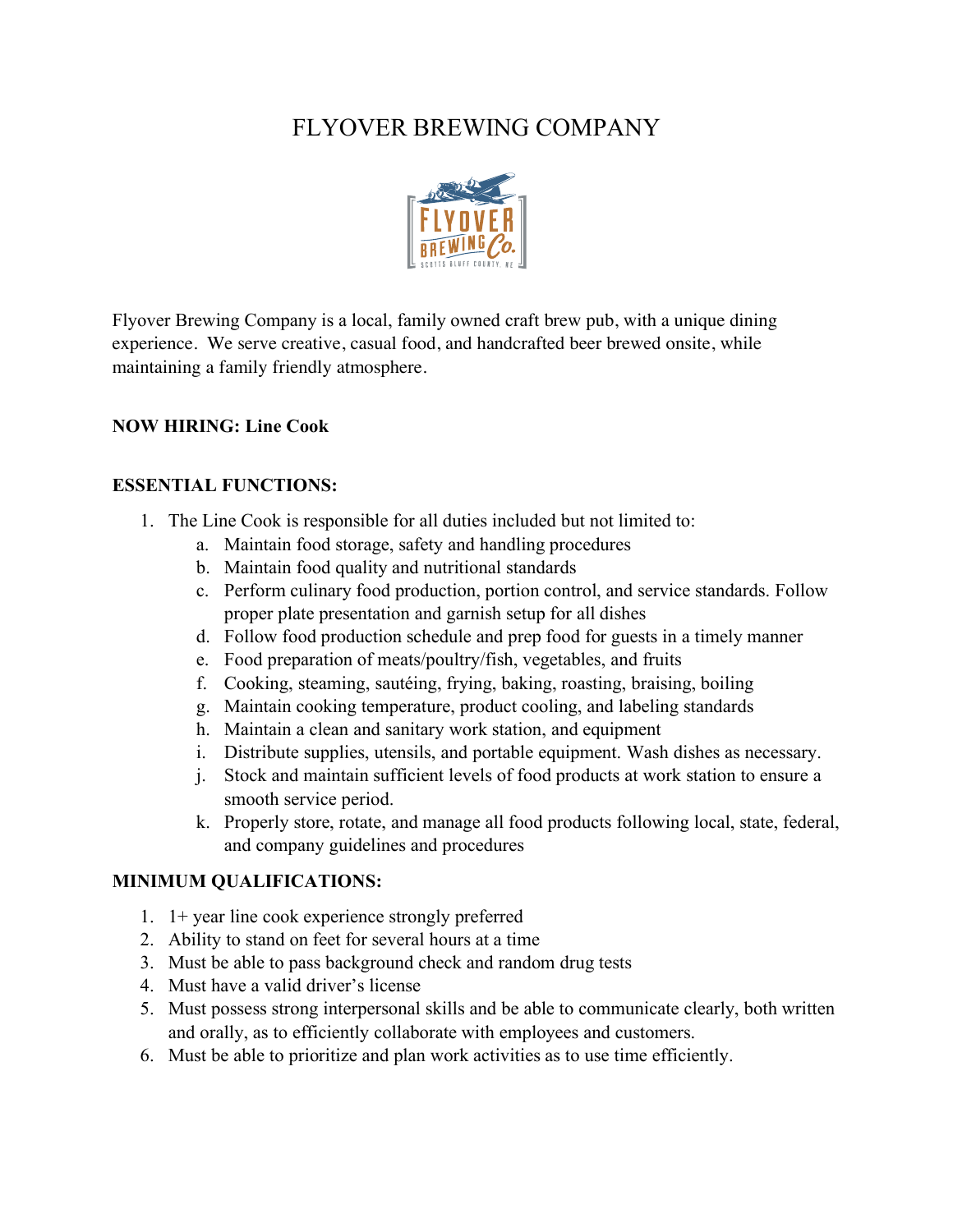#### **SALARY:**

The line cook position is a part-time, hourly position, reporting directly to the Chef/Kitchen Manager. Adjustments and merit increases will be dependent upon performance and success in managing all responsibilities of the position.

#### **APPLICATION INSTRUCTIONS:** Submit resumes to andrea@flyoverbrewingco.com

*Flyover Brewing Company provides equal employment opportunities (EEO) to all employees and applicants for employment without regard to race, color, religion, sex, national origin, age, disability or genetics. In addition to federal law requirements, Flyover Brewing Company complies with applicable state and local laws governing nondiscrimination in employment in every location in which the company has facilities. This policy applies to all terms and conditions of employment, including recruiting, hiring, placement, promotion, termination, layoff, recall, transfer, leaves of absence, compensation and training.*

*Flyover Brewing Company expressly prohibits any form of workplace harassment based on race, color, religion, gender, sexual orientation, gender identity or expression, national origin, age, genetic information, disability, or veteran status. Improper interference with the ability of Flyover Brewing Company employees to perform their job duties may result in discipline up to and including discharge.*